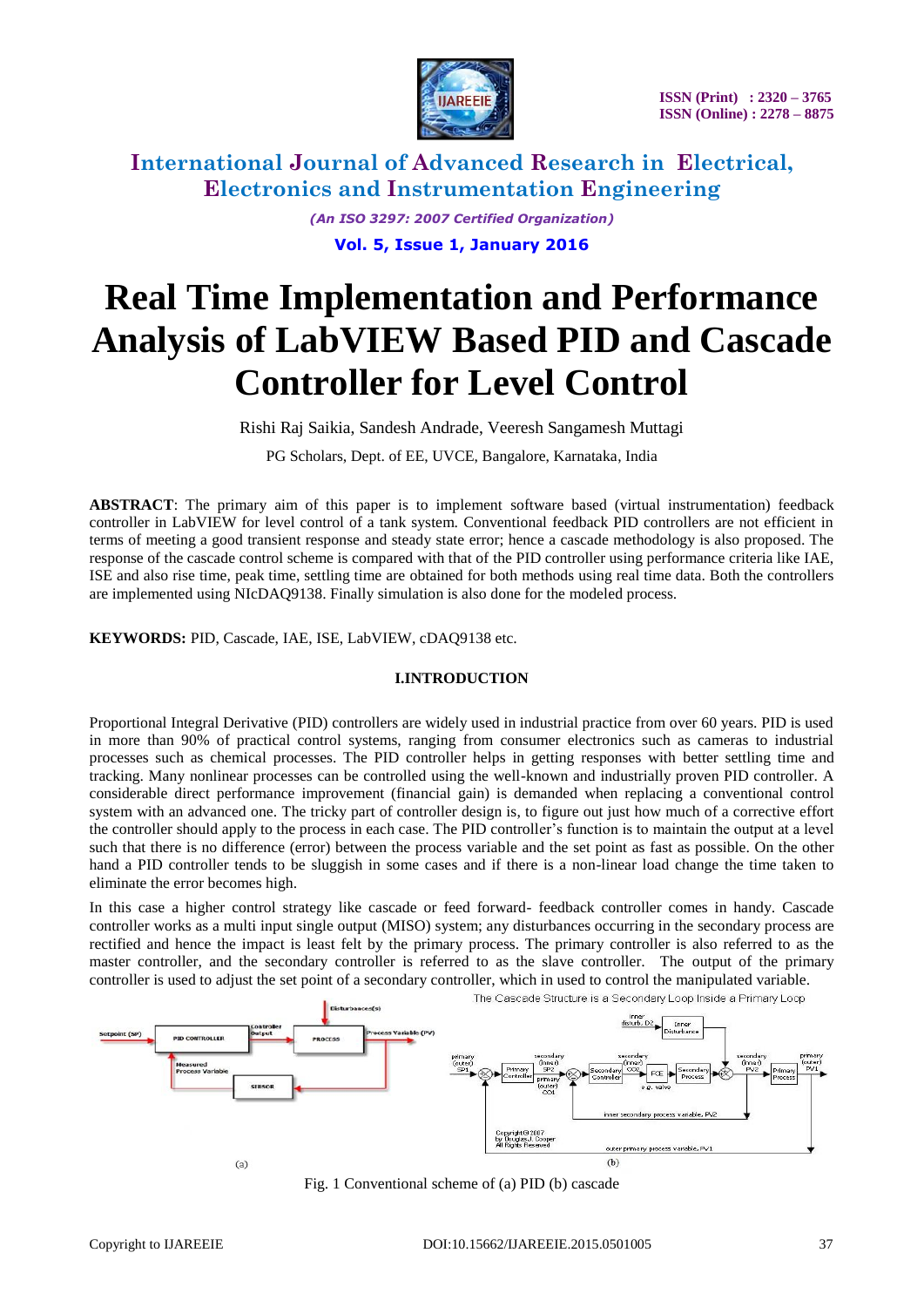

*(An ISO 3297: 2007 Certified Organization)*

## **Vol. 5, Issue 1, January 2016**

### **II.SYSTEM SETUP**

The setup we used for level control has following hardware components.

**Lower supply tank:** Supply tank is used for storage of water. The dimensions of the tank are 25cmx20cmx32cm. The Tank is made up of transparent acrylic and also contains a submersible water pump as an actuator.



Fig. 2 System Hardware

*Upper Level tank:*Transparent level tank is the main process tank. The dimensions of this tank are 25cmx20cmx32cm. Graduated scale is provided on the tank to indicate tank water level in cm. The level tank has an outlet at bottom, which opens into the supply tank. Outflow of the tank can be controlled with the help of a solenoid valve provided at the outlet.

*Level sensor:*DPT type level sensor transmitter is mounted on the top of the level tanks. The specifications of this sensor are 0-1 PSI, 0.5 - 4.5V High Level Output, -20ºC to +70ºC Operating Temperature Range, ±1% Pressure Non Linearity

*Flow Sensor (YF-S201):*Hall Effect turbine type sensor with Max flow rate: 8-9 ltr/min, min. flow rate: 2 ltr/min with frequency range from 16 Hz to 65 Hz respectively. Error range  $+10\%$  to  $-10\%$ 

**Pump**:  $0-12V$  submersible DC motor with flow rate of 2ltr/min to 12ltr/min.

*NI cDAQ -9138/9139:*The National Instruments CompactDAQ cDAQ-9138 stand-alone chassis with integrated controller features the 1.06 GHz Celeron processor. The National Instruments cDAQ-9139 stand-alone chassis with integrated controller features the 1.33 GHz Intel Core i7 processor. The NI cDAQ-9138 and NI cDAQ-9139 are available as a Windows Embedded Standard 7 (WES7) or a LabVIEW Real-Time system.

*Calibration tables used for level and flow sensor is given below figure*

| Frequency(in Hz) | Ltr/min | Motor I/P voltage |
|------------------|---------|-------------------|
|                  | 2-3     |                   |
| 30               | $4 - 5$ |                   |
| 50               | $6 - 7$ |                   |
| 65               | $8-9$   |                   |

Table 1 Calibration table for Flow Sensor

·

·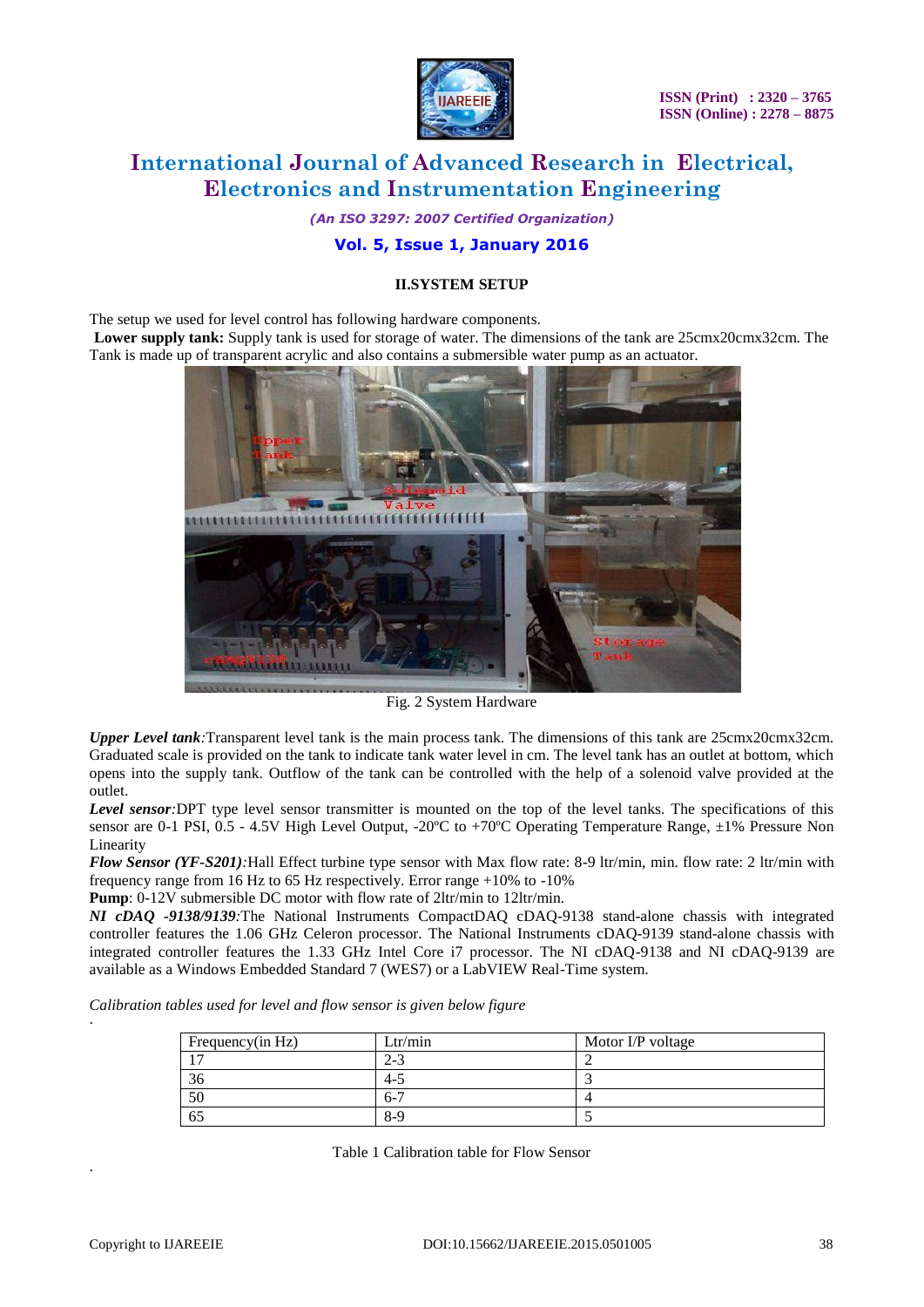

*(An ISO 3297: 2007 Certified Organization)*

## **Vol. 5, Issue 1, January 2016**

| Level (in cm.) | $O/P$ voltage(in volt) |
|----------------|------------------------|
| 10             | $1.63 - 1.65$          |
|                | $1.95 - 2.00$          |
|                | $2.30 - 2.34$          |
| 23             | $\sqrt{2.35} - 2.36$   |

Table 2 Calibration table for Level Sensor

| $1$ CHI OI IC VCI 115C $=$ 0.9 IU                                                 |     |
|-----------------------------------------------------------------------------------|-----|
| From the above table using linear curve fit the following relations are obtained. |     |
| Level (in $\text{Irr}$ ) = 17.7515*voltage – 19.325                               | (1) |
| Flow (in $\text{Itr/min}$ ) = 0.12961*frequency – 0.247676                        | (2) |
|                                                                                   |     |

#### **III.SYSTEM MODELLING**

The trainer system is a FOPTD model which is a single tank level control system. The model developed is based on mass-balance principle. The flow to motor voltage relationship can be estimated as a linear lag process which can be further estimated as a first order process.

**Process**: It is defined as the change in the level of liquid in the tank. The manipulated parameter is the flow into the tank i.e.  $q_i(t)$  (cm3/s). The output parameter is the height of liquid in the tank which is shown in figure 3.

**Tank:** The governing equation for the change in liquid volume is given by the following equation: Rate of change of volume of liquid  $=$  inflow – outflow

So, if  $q_i$  becomes equal to the  $q_0$  then there would be no change in the volume of liquid which is obtained by the tank.

**dy/dt = q<sub>i</sub>(t) –q<sub>o</sub> (t)** (3)

Where  $q_i$ -inflow,  $q_o$ -outflow

 $*1$ cm of level rise=0.5 ltr

To find out **T** (time constant) and **R** (resistance to the outflow) we assume the following *Assumptions:*

1. The cross-sectional area of the tank is constant that isA=500cm<sup>2</sup>

2. The outflow of the liquid is proportional to the height of liquid:  $q_0(t) = h(t)/R$ 

Using above assumptions different values of R and different heights are obtained and tabulated.

| Change in height (in cms) | Change in Flow Rate(in cm <sup>3</sup> /s) | $\mid R(s/cm^{2})$ |
|---------------------------|--------------------------------------------|--------------------|
| $20 - 18$                 | $52.4 - 46.6 = 5.8$                        | 0.35               |
| $18 - 16$                 | $46.6 - 41.3 = 5.3$                        | 0.38               |
| $16 - 14$                 | $41.3 - 36.2 = 5.1$                        | 0.39               |

Table 3: Restriction vs. height

Avg. Restriction 'R' is 0.38s/cm<sup>2</sup>. Hence the time constant 'T' will be 190s. Hence the estimated transfer function of the process is as follows.

$$
\frac{H(s)}{Qin(s)} = \frac{0.38}{1 + 190s}
$$

Where, H(s) is height of the water in cm.  $Q_{in}(s)$  is inflow in cm<sup>3</sup>/s or in terms of volumes.

$$
\frac{C(s)}{s} = \frac{190}{}
$$

$$
\frac{\overline{q_0}}{\overline{q_0}} = \frac{\overline{q_0}}{1 + 190s}
$$

Where,  $C(s)$  is volume of water in the tank.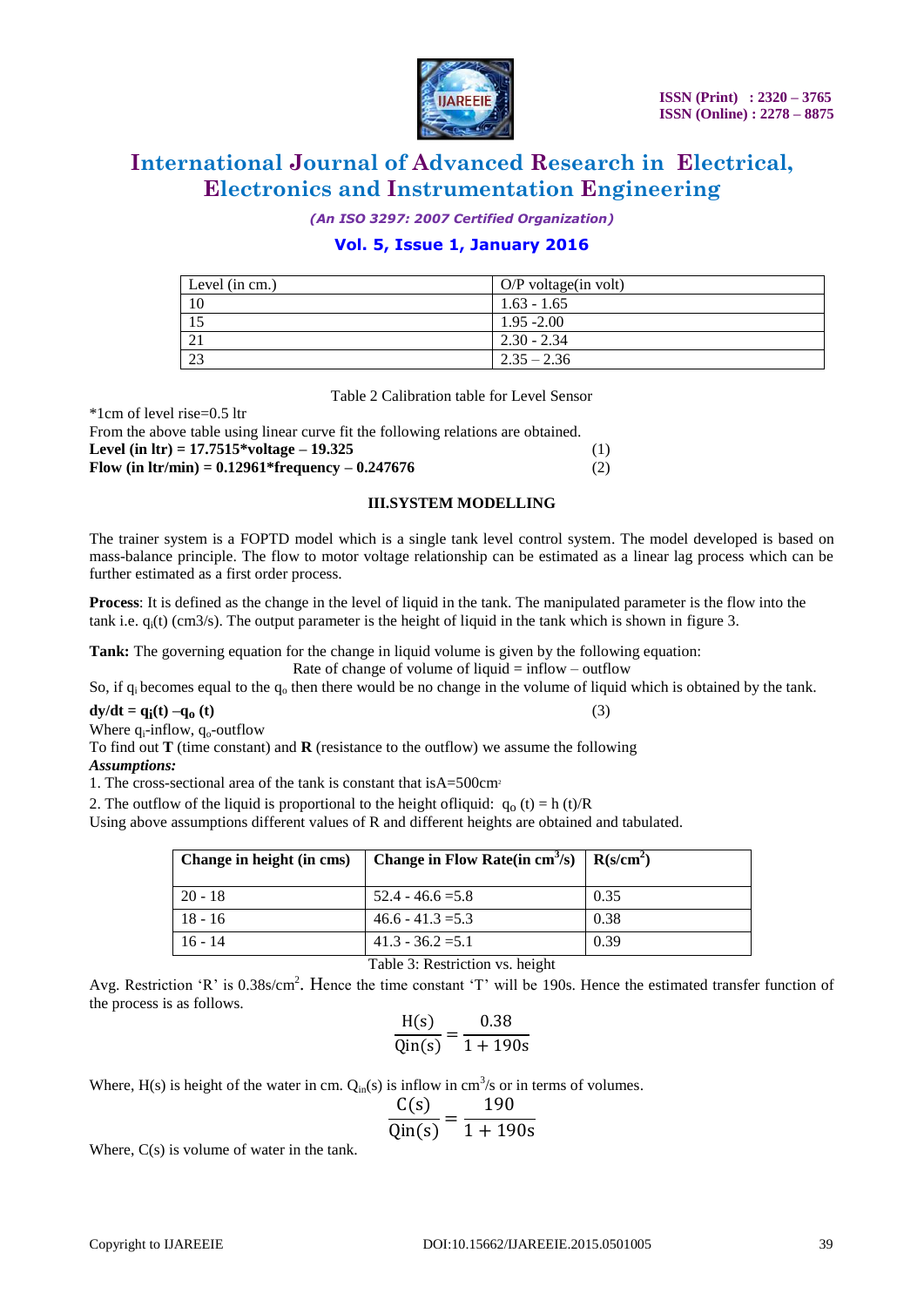

*(An ISO 3297: 2007 Certified Organization)*

## **Vol. 5, Issue 1, January 2016**



Fig. 3 Plot of (a) restriction vs. height (b) gain vs. motor voltage

**Flow**: In case of cascade the secondary transfer function is the flow rate to pump input voltage which is a lag process with only dc gain; which can be approximated to a first order approximation.

| <b>Change in Voltage(volt)</b> | Change in flow(cm $3/s$ ) | lag(s) |       |
|--------------------------------|---------------------------|--------|-------|
| $5 - 4$                        | $136.67 - 104 = 32.67$    |        | 32.67 |
| $4 - 3$                        | $104 - 75 = 29$           | 0.8    | 29    |
| $3 - 2$                        | $75 - 33.3 = 41.7$        | 0.9    | 41.7  |

Table 4 Inflow vs. Voltage

\*Average gain is 34 and average lag is 1s for the above mentioned system.

From the estimated values the following transfer function is derived

$$
\frac{\text{Qin(s)}}{\text{V(s)}} = \frac{34}{1+s}
$$

The PID scheme and cascade scheme on the basis of the estimated transfer functions are shown below.



Fig. 4 (a) PID and (b) cascade schematic of the estimated systems.

#### **IV. IMPLEMENTATION IN LABVIEW**

The process first needs to be initialized to a minimum value of 10cms which is just above the solenoid valve openingfor this reason each PID and Cascade scheme was implemented using master- slave loop design pattern. The PID and cascade control scheme is shown below.

.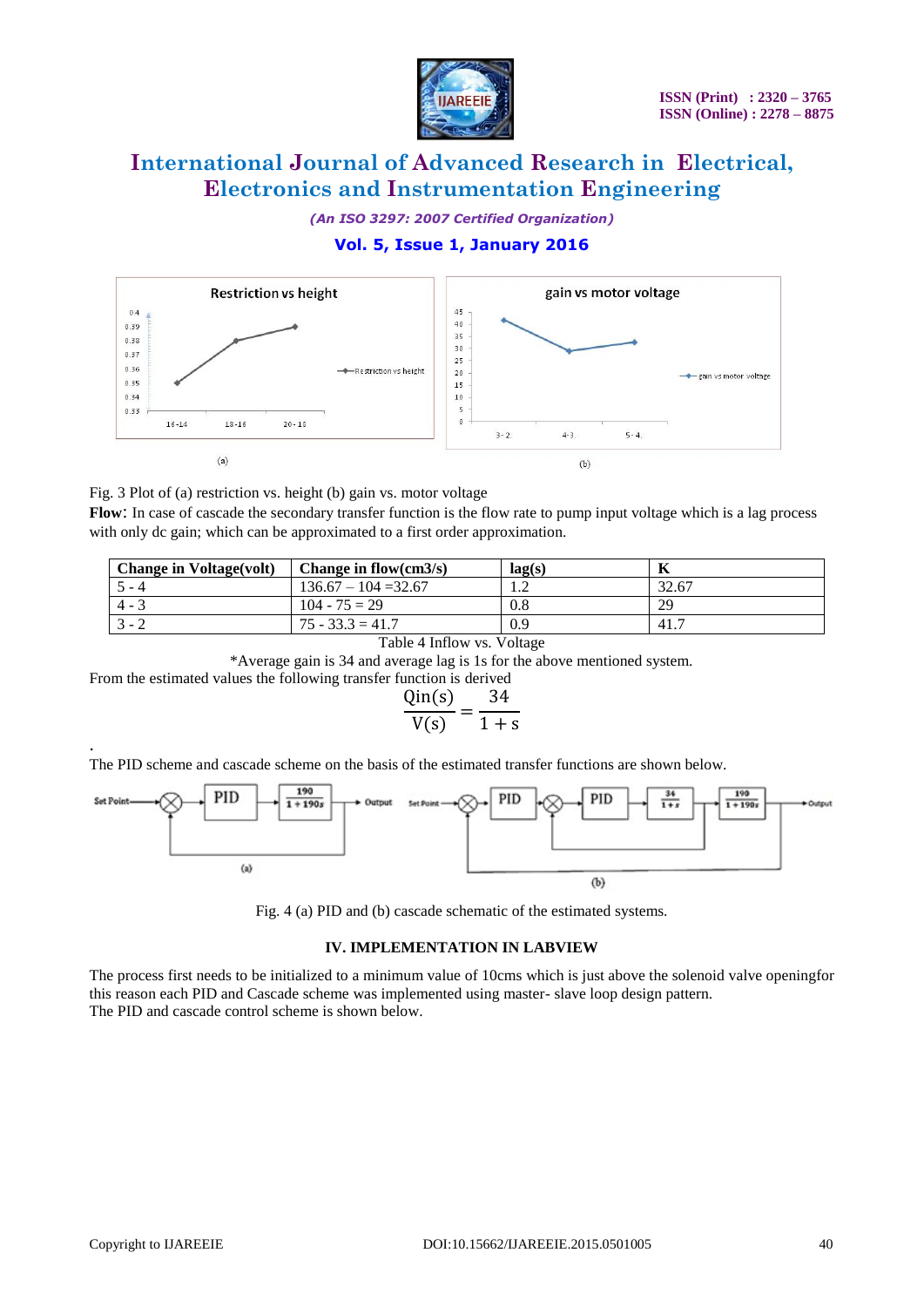

*(An ISO 3297: 2007 Certified Organization)*

# **Vol. 5, Issue 1, January 2016**



Fig. 5 Block diagram of (a) PID VI and (b) Cascade VI

Both the processes are implemented using the following subVIs.

### *Initialize VI subVI*

This VI works in the master loop i.e. until this loop gets executed and brings the water to the minimum level of 4-5 ltrs, the control strategy cannot be started.If the water level is higher than 5 ltrs the solenoid valve gets opened and if the water level is less than 4 ltrs the motor runs until level reaches the required value.



Fig. 6 (a) InitializeVI subVI (b) Flow detection subVI

*Flow detection*: This sub VI gives the linearised flow rate in ltr/min and the level in ltrs. The frequency is found out using extract single tone information which is used to scan from 10 to 60Hz.

*Motor*: This sub VI is used to control the motor and to restrict the input voltage to 0-5 Volt. The input to the motor is coerced to be in the range of 0 to 5 volt using in range and coerce VI.

*Solenoid*: This sub VI is used to control the outflow from the tank using the solenoid valve.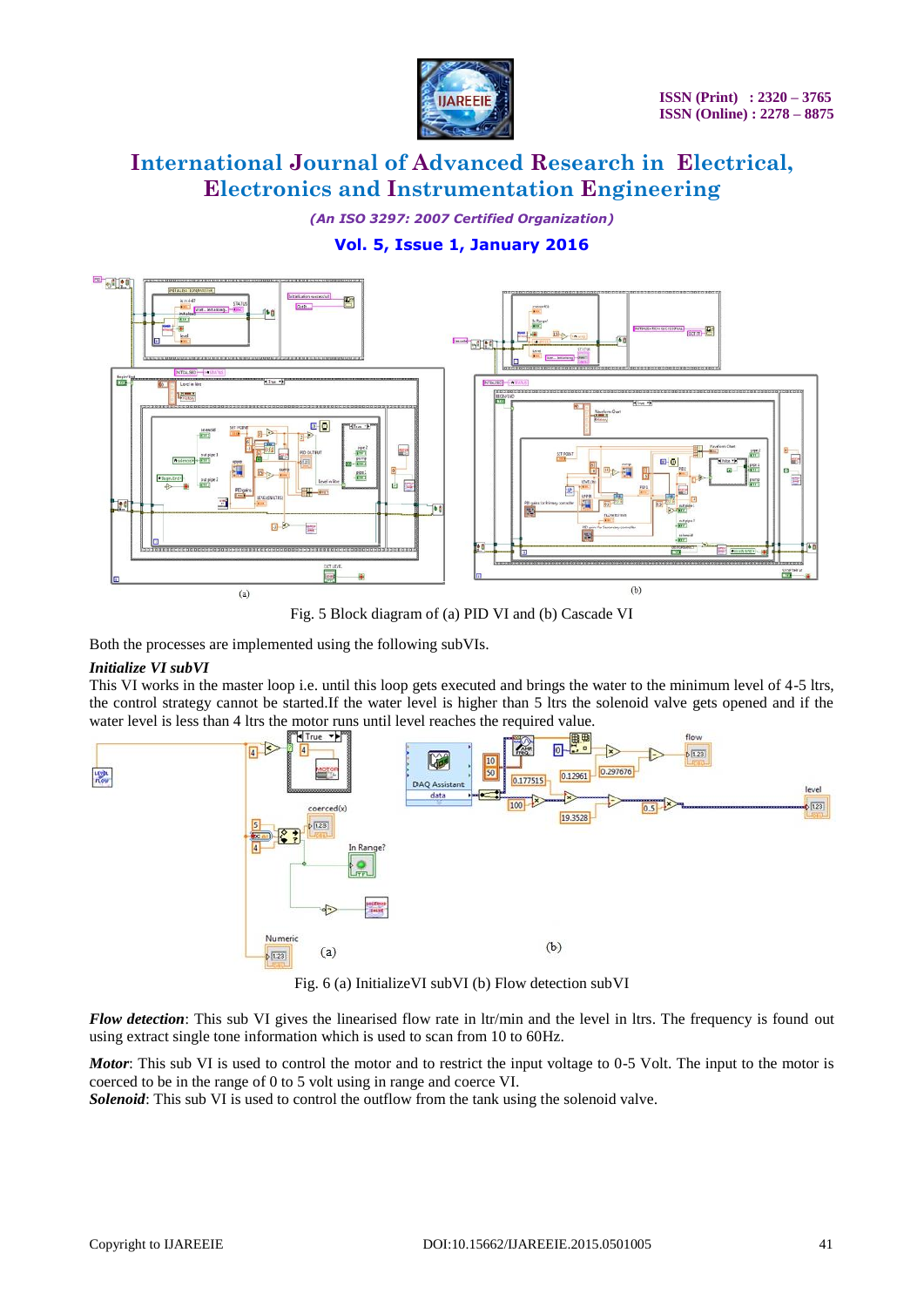

*(An ISO 3297: 2007 Certified Organization)*

## **Vol. 5, Issue 1, January 2016**



Fig. 7 (a) motor subVI (b) Solenoid subVI

### **V. SIMULATION**

Both the cascade and the PID control strategy are simulated using LabVIEW and MATLAB using the modeled transfer functions.The simulation models and the results are shown below.



Fig. 8 Simulation model and result of PID and Cascade scheme

## **VI.RESULTS AND DISCUSSION**

Performance evaluation of the PID and Cascade is done for the following set of tuned parameters. For PID(K<sub>p</sub>=10,T<sub>i</sub>=0.009s,T<sub>d</sub>=0.04s) and cascade(primary: K<sub>p</sub>=10, T<sub>i</sub>=0.003s, T<sub>d</sub>=0.036s; secondary : $K_p = 0.5$ , $T_i = 0.06$ s, $T_d = 0.02$ s)

A step change is made in set point is made to both the controllers and for set point changes from 5-6 ltrs, 6-7 ltrs, 7-8 ltrs, 8-9 ltrs the following results are found.

|            |            | <b>PID</b> | <b>CASCADE</b> |
|------------|------------|------------|----------------|
| <b>IAE</b> | $5-6$ ltrs | 35.99827   | 35.15663       |
|            | $6-7$ ltrs | 29.23493   | 23.13329       |
|            | $7-8$ ltrs | 29.66717   | 28.18871       |
|            | $8-9$ ltrs | 32.41077   | 23.50239       |
| <b>ISE</b> | $5-6$ ltrs | 29.11729   | 29.41989       |
|            | $6-7$ ltrs | 21.16549   | 15.94787       |
|            | $7-8$ ltrs | 22.2217    | 20.40915       |
|            | $8-9$ ltrs | 24.43063   | 15.73996       |

Table 5 IAE and ISE for PID and cascade

·